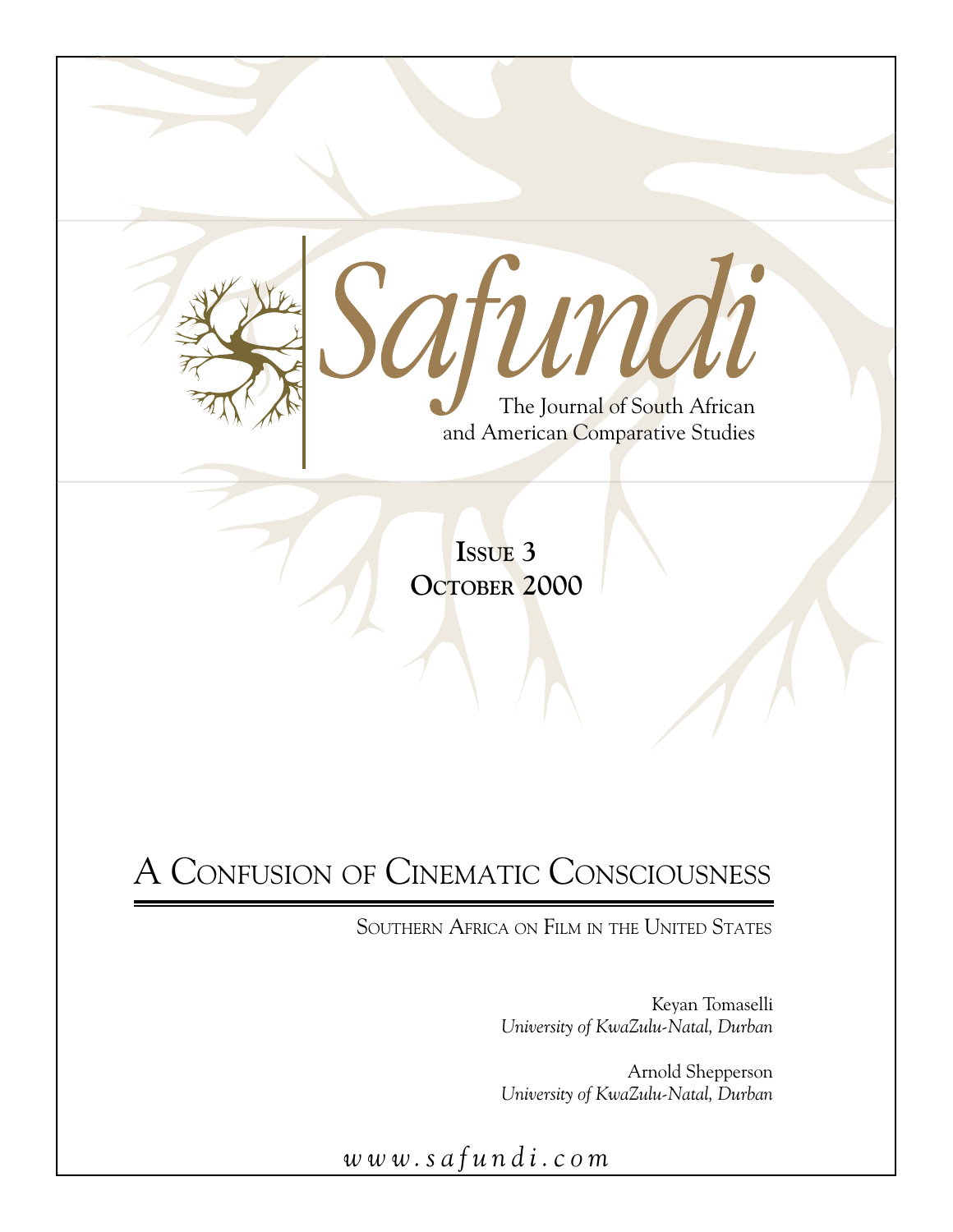

# A Confusion of Cinematic Consciousness SOUTHERN AFRICA ON FILM IN THE UNITED STATES

Keyan Tomaselli *University of KwaZulu-Natal, Durban* 

Arnold Shepperson *University of KwaZulu-Natal, Durban* 

1

any documentary films available for teaching purposes in the United States were made prior to President F. W. de Klerk's dramatic political reforms begun in February 1990. This month marked the unbanning of all liberation movements, Many documentary films available for teaching purposes in the United States were<br>made prior to President F. W. de Klerk's dramatic political reforms begun in<br>both internal and exiled, including the Communist Party. The fil then, refer to apartheid in the present tense, and often encode the despair of ever being able to defeat this iniquitous system. However, films made after 1990 begin to reveal the difficulties, but also the possibilities that emerged as South Africans of all constituencies negotiated their way towards a democratic future.

In this study I review films made up to 1990, largely evaluated by a team consisting of African (especially southern African) specialists with expertise in a variety of disciplines: media, film, television, cultural studies, politics, language studies, speech, anthropology, history, education, literature, sociology, development, health, and agriculture. The team included a number of Africans, southern Africans, and Americans.<sup>1</sup>

<sup>1.</sup> The project in 1990/1991 was coordinated by Keyan G. Tomaselli, Visiting Research Scholar, and Maureen Eke (Nigeria), Coordinator, African Outreach Center, under the auspices of the African Media Center, a division of the African Studies Center (ASC), Michigan State University (MSU), East Lansing between August 1990 and January 1992. For further information see the African Media Project, www.und.ac.za\und\ccms. Major Contributors during 1990: David Bloch, Amarelle Crossley, Dr. John Metzler (Americans), Prof. Vincent Khapoya (a Professor of Politics from Kenya, working at Oakland University, MI), and Ruth E. Teer-Tomaselli, and Bob Vassen (South Africans), all of the African Studies Center. Other MSU Contributors (1990/1991) included James Aling, a South African student in Agricultural Economics, MSU; Janet Beilstein, who had lived in Namibia. Dr. Jacob Fisseha, Assistant Director, ASC, originally from Ethiopia. Dr. Ken Harrow, Department of English, MSU, has written extensively on African literature, African cinema, and worked in Senegal. Verna Hildebrand of Family and Child Ecology, MSU, has taught in Kenya and South Africa. Dr. John Hinnant, Dr. Bill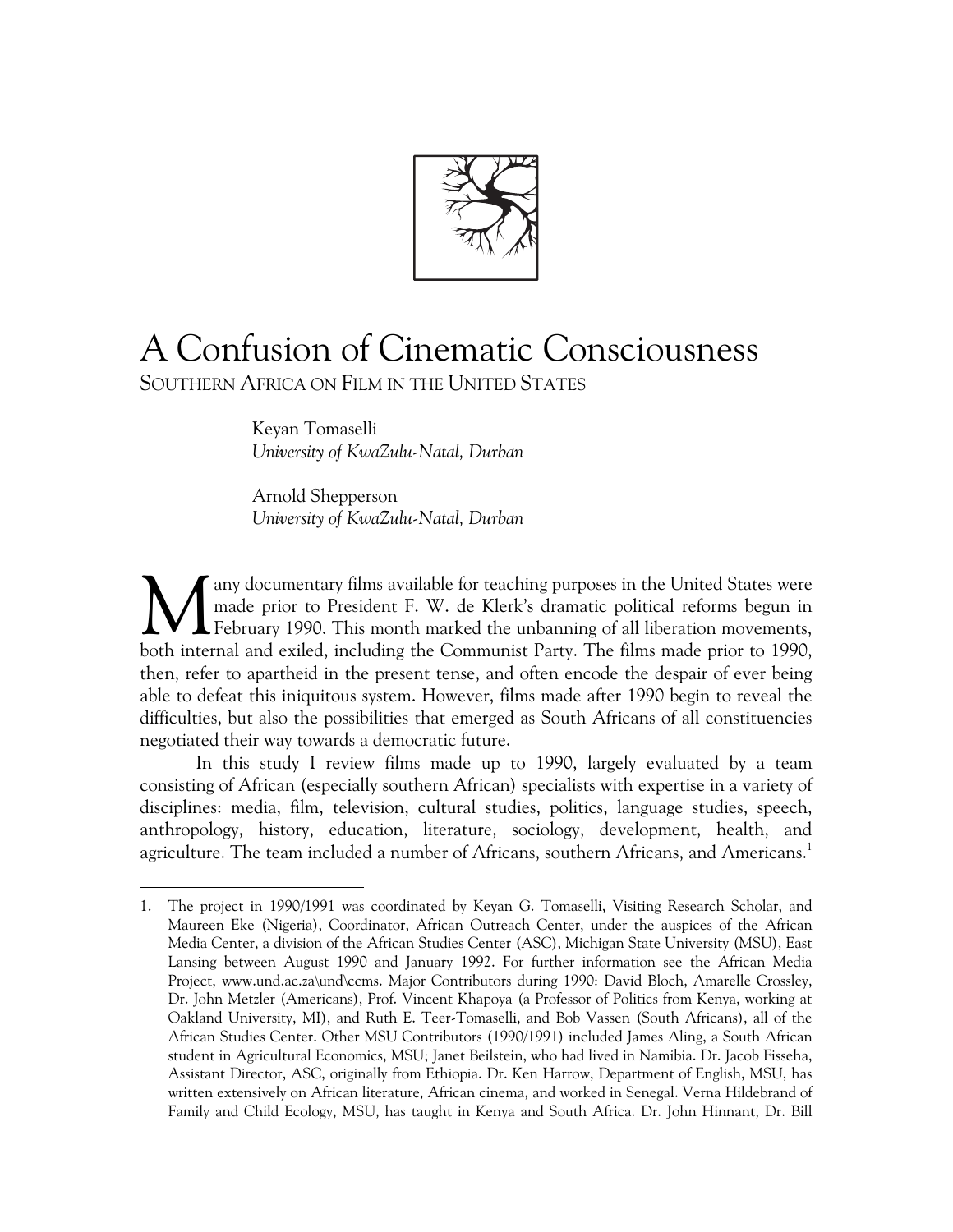Many had U.S. high school teaching experience, and some had interacted with teachers in Michigan through the African Studies Center's Outreach Program.

The methodology used was a modification of Wiley et al (1982), an excellent compendium of content descriptions and reviews of over seven hundred films on Africa used by American colleagues. Where Wiley mainly used empirical descriptive criteria in critiquing various films, the present reviews concentrated on providing critiques of individual films in terms of the theories of film and society developed in this overview, and in the variety of journals in which some longer versions were finally published. In other words, the southern African section of the project not only responded to issues of accuracy and content, but examined these in relation to film style, form, questions of ideology, and the political positions adopted by the filmmakers concerned.

Interviews with Michigan-based teachers who use films in the classroom emphasized the point that supportive material is nearly always needed as background for films. Though documentary films are usually made to stand on their own, in fact, few rarely accomplish such self-sufficiency. Gaps, omissions, the foregrounding of description over explanation, stylistic considerations, the difficulty of cinematically representing history, and other invisible factors make every documentary vulnerable to criticism of one sort or another. Films used for education, then, should always be conceptually integrated into the curriculum with discussion following the screening. The screenings themselves should be contextualized through extensive pre-screening preparation. Ideally, films should be seen twice, and then in segments, followed again by discussion and the reading of different reviews of the film.

My own experience in talking to primary school children at two schools in Indiana, Pennsylvania, in March 1996, bears out the need for prior preparation. One class of ten- to eleven-year-olds had formed their impression of Africa with the help of films like *Congo*, *Outbreak*, and *Jumanji*. Their image of Africa was a jungle inhabited by diseased gorillas and monkeys whose illnesses threatened world health! Once they had succeeded in obtaining an admission from me that monkeys visit my garden in Durban, no explanations which contradicted their stereotypes could repair the damage done. (I explained that monkeys looked for food in my three-quarter acre garden because Durban is sub-tropical, and my panhandle in steep valley has wild bananas and other fruit, and because monkeys were being displaced by massive urbanization—no one looks out for monkey's rights!) At the second school, a well prepared younger class asked me questions directly related to their prepared work and documentaries they had seen. Their image of Africa had not been corrupted by the kinds of Hollywood films they start watching once they mature into the PG category. One of the aims of the Africa Media Project is to identify materials which can help build positive views of Africa. Now that one theory on the origin of AIDS is sourced to transmission between chimpanzees and humans, Africa once again becomes associated in the United States with incurable pandemics.

 $\overline{a}$ 

Derman, David Bloch, and Scott Frietzen, Department of Anthropology; Patricia McCormick, ASC/Telecommunications; Stanley Mpofu, Education, from Zimbabwe; Salelenna Phaladi, Anthropology, from Botswana; Yvette Myrie, ASC; Anne Schneller; Yacob Semela, a South African studying Speech Therapy; and Dr. David Wiley, ASC Director/Sociology.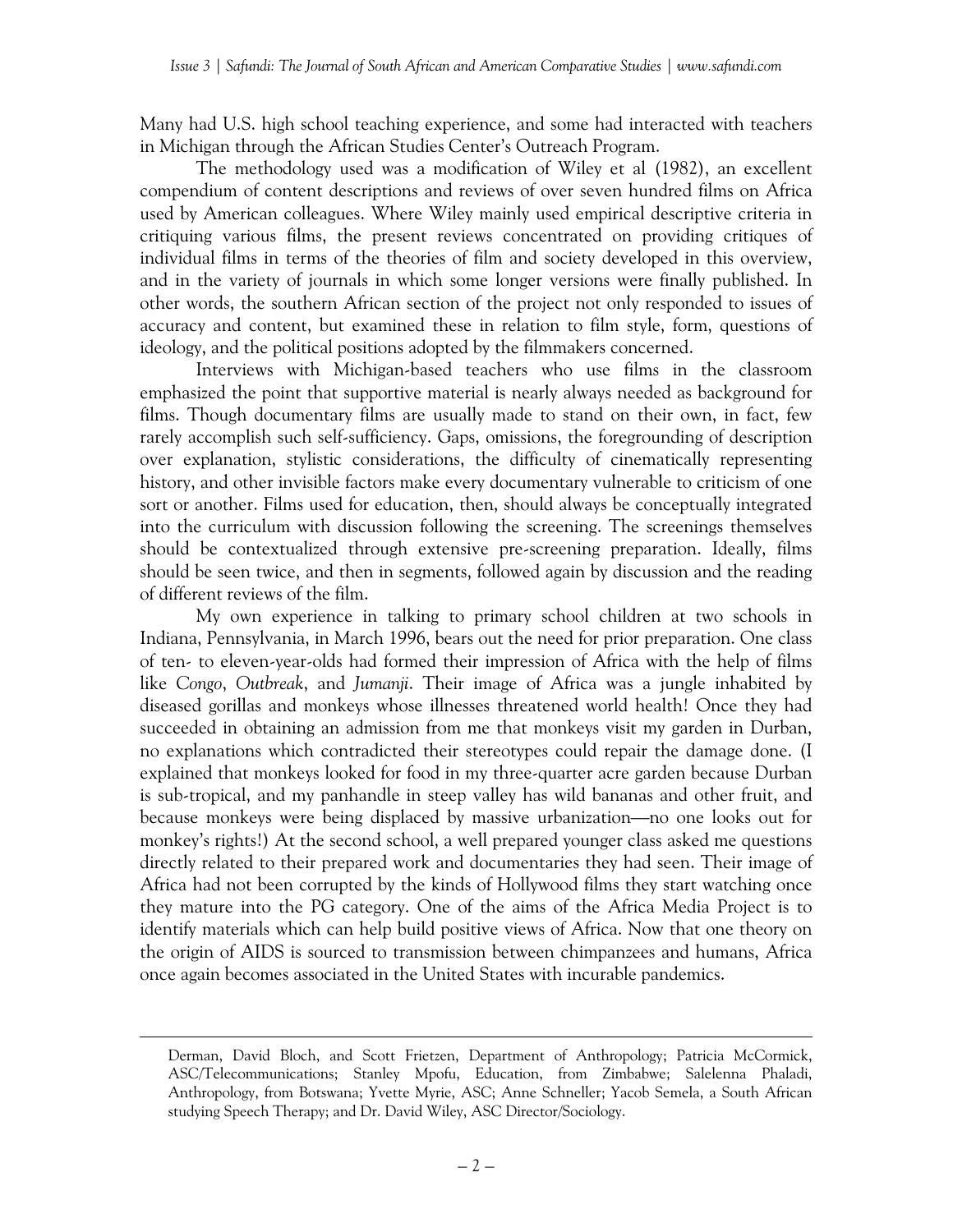This experience also showed that films in which people speak for themselves are more effective than conventional documentaries using direct address in which a concealed narrator imposes a single interpretation. *Last Grave at Dimbaza* (1976) was cited by a Kenyan political scientist, Vincent Khapoya, as an example of a film where the dispossessed Bantustan victims of apartheid dumped into undeveloped rural spaces demarcated as their "homelands" tell their own stories without narrator mediation. For him, this film makes particular aspects of apartheid immediately clear even to elementary American school audiences. Another example would be *Makhalipile* (1989) in which Archbishop Trevor Huddleston tells his life-story, with additional information being provided by his friends and colleagues (also see *Cry of Reason*). However, where films lack descriptive structure, interviewees can become boring and the information they offer inadequately contextualized in terms of broader, unseen historical, economic, and social processes (e.g., *The Color of Gold*).

In this paper, I will concentrate on the films about South Africa only. These will include Namibia until the moment of its elections, as this territory was administered by South Africa until 1990. Also, I sometimes use films on other countries in southern Africa to make a theoretical point. I also will refer to films made by South Africans on other countries in southern Africa.

### **SOUTH AFRICA: IMAGES IN AND OF HISTORY?**

ost films lack a sense of history as a process. This is because, in the experience of Most films lack a sense of history as a process. This is because, in the experience of exhibition, films relate their messages and fix their images in the perceptual present. Even historical documentaries have this temporal quality. The three films made by the United Nations of the Namibian elections, for example, are ahistorical if history is understood as a process. They played up diplomatic discourses and consciously suppressed any images or information which may have offended the various parties, especially South Africa, so as not to endanger the independence process. As such, these films offer a specific interpretation at a precise historical moment from a particular set of assumptions and received historical conditions. As a record of this moment they can be read as providing a particular historical fix at one moment *in* time, but not necessarily *through* time.

The world is constantly changing. The years 1989-1991 broke the idea of stasis in even the most authoritarian of societies. Many films are made in particular historical "moments": periods during which major changes are occurring, or during which stasis seems unending, and which need to be recorded for posterity. Any film is a product of an historical moment—films do not exist parallel to, or divorced from, concrete processes economic, social, psychological, political, historical, and ideological. Examination of films and videos should thus where possible examine the films/texts studied in relation to their contexts. Despite the constraints of making documentaries about contemporary processes and living people, such films visually and aurally capture crucial periods of history or in time. They should be understood in terms of the appropriate periods and the processes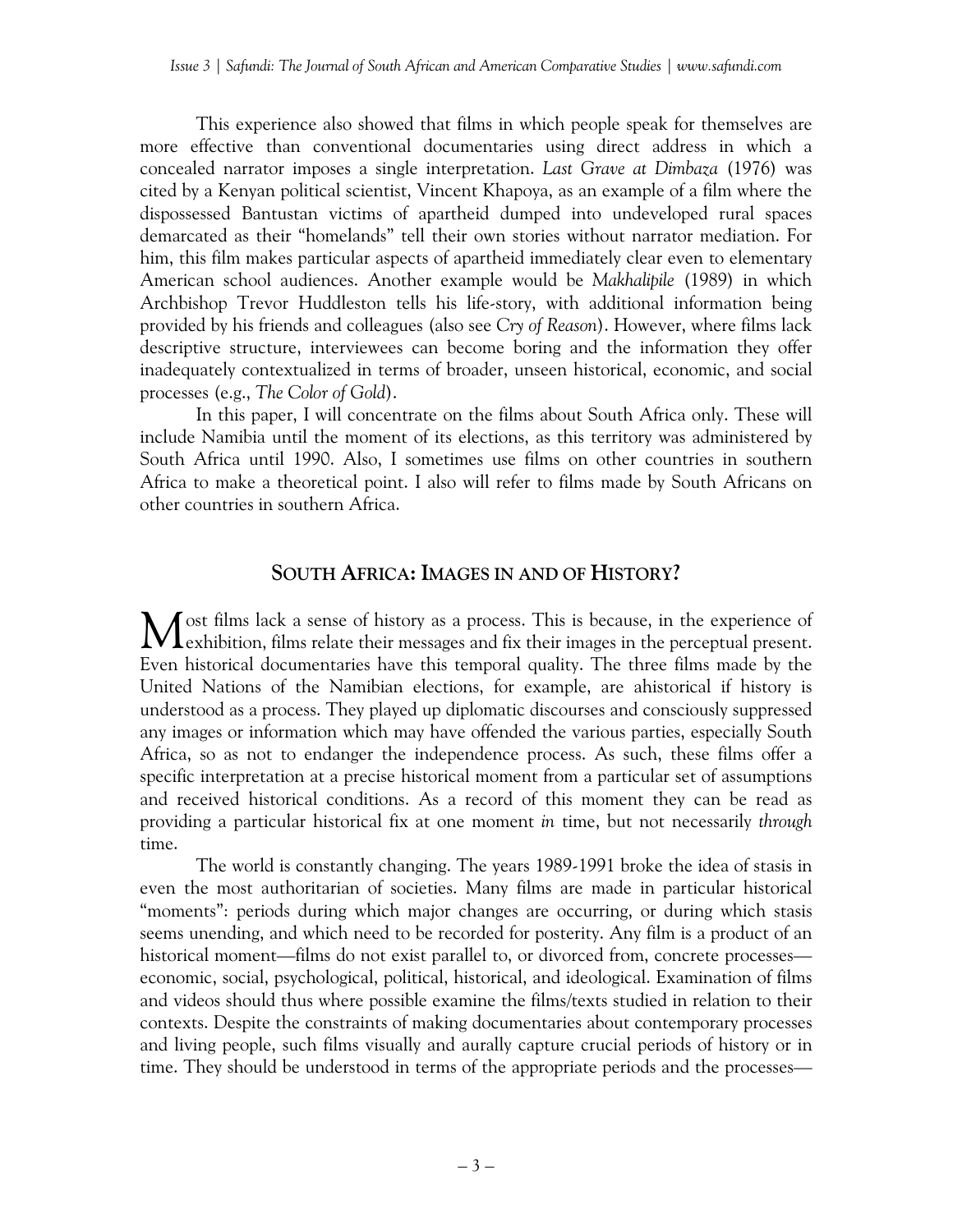historical, political, and economic—that emerged and unfolded during the moments or periods they were being made. These moments may span a decade, or merely a few weeks.

One of the problems facing American audiences—and film makers as a result of this—is their lack of understanding of the nature of the conflict in South Africa as it had occurred under apartheid. Most of the films discussed in this study see it as a race war white against black. Yet, from the early 1980s at least, the non-racial democratic movements within the country like the United Democratic Front (UDF), developed a class analysis in which the enemy was seen as capitalism, rather than whites or even specifically Afrikaners. Capital was argued to be the source of the oppression. Apartheid was argued to be a particular form or distortion of capitalism. This distortion was understood to have resulted in a much more brutal form of economic and class oppression than found in the First World states. These states which benefited financially from apartheid, however, were implicated in the perpetuation of this system.

Differences of analysis did exist within the left-wing democratic movements as to the domestic and international imperatives of what came to be called racial-capitalism (Saul and Gelb 1980). Black Consciousness (BC) espoused by the Pan-Africanist Congress (PAC) and Azanian Peoples Organisation (AZAPO) argued that race was the determining form of oppression in South Africa. Even in terms of this racial analysis, however, international capital and Western imperialism were identified as the dominant sources of oppression.

Conversely, the UDF Charterist (after the *Freedom Charter*, 1955) analysis held that while racial oppression was dominant, class was the determining factor. In other words, the workings of capital, both local and international, imposed a form of racial capitalism which shifted in response to both international pressure on the apartheid regime and in terms of internal dissent. The objective of capital was to reform apartheid to facilitate the continued extraction of profits in the context of a maturing economy on the one hand, and the demands for worker and political rights on the other. The crossracial alliances that resulted from this analysis are often hidden by anti-apartheid films whose directors preferred to image the conflict in ahistorical localized black versus white terms.

Films made after 1990 are much more sophisticated in their analyses of the postapartheid economic structure. Freed from the imperatives of having to "take sides," PBS Frontline Specials and even the World Bank offered highly textured analyses of the transition between 1990 and 1994, via frames of analysis which resonated closely with explanations developed by South African commentators themselves (e.g., *South Africa: After the Miracle*).

Despite their sometimes antagonistic relationship, theorists within both the racial or class (or interacting) scenarios lay much of the blame for apartheid with the Western world's global economic system working in conjunction with South African capital and the white-dominated state. While this is a greatly simplified and probably crude explanation, it was the dominant left-wing analysis. Few British or American-made antiapartheid films admit to this implication of their own societies' culpability in the perpetuation of apartheid. The immediately visible black-white division of privilege was by far the most readily cinegenic way of presenting images of South Africa to other societies.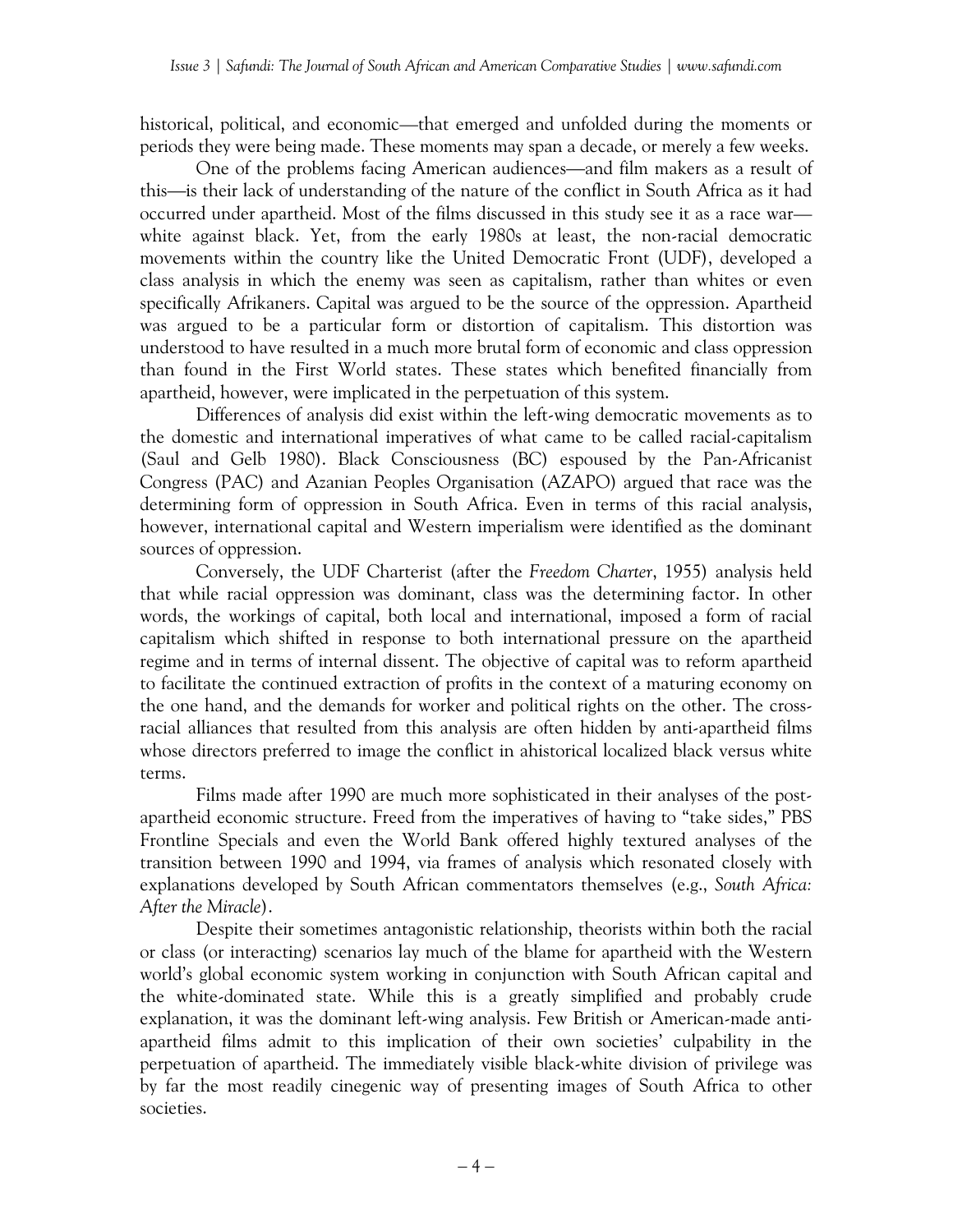In contrast, the historical discourses of "race" in South Africa have to be understood as more than struggles over access to civil rights. Until 1990 blacks under National Party rule had few civil rights, just as white Afrikaners under British rule before 1910 were severely discriminated against. But beyond a desire for social justice was the UDF's idea of a radical class transformation of South African society as a whole. This leftward articulation was also connected with the idea of "democracy," defined in stark contrast to the way the term was articulated to the right in America following Reagan's victory in 1980. In that country, the right-ward inflection of "democracy" made it very difficult to link demands for racial justice to calls for more general economic and social justice. The Reaganite articulation of democracy was profoundly anti-socialist, imperialist and racist. This new right-wing meaning bore little similarity to the meanings it carried when one speaks of popular democratic struggles in Third World countries. It may, though, have resonated positively with the emergent meanings in the republics of the former Soviet Union, after its disintegration early in 1992.

Despite all this, most American high school pupils know something about apartheid, if only about Mandela through popular music videos like *Sun City*. The basic and possibly inaccurate knowledge of apartheid amongst American students provides a hook onto which to hang greater interest and more accurate explanation through the appropriate use of sensitive and subtle films like *Classified People*, or *Girls Apart*. One of the evaluators argued that films are understood in relation to situations and events within viewers' own communities and families. For American students, then, analogies need to be made between events happening in the United States and the country on which the film focuses. In *Girls Apart*, for example, the two characters, black and white sixteen-yearolds, speak at the level of high school children on issues immediately translatable to the U.S. situation. Parallels to America relate to the "separate but equal" issue. This offers an opportunity to discuss similarities between racial attitudes and ethnically distinct living spaces in South Africa, with prejudices and segregation found in the United States.

Critiques of films, then, need to move beyond mere textual analysis, and integrate questions of form, content, and context. Another example relates to *Mapantsula*, whose story is located at a particular moment of black township struggle (see Tomaselli 1991). *Dark City*, a BBC production, *World Apart* (1988), *Cry Freedom* (1987), *A Dry White Season* (1989), and so on, should also be contextually read against the historical moments within which these narratives are located. In the following section, I will discuss various ways in which the experience of viewing films about South Africa serves to illustrate ways in which these issues came to the fore in a range of practical teaching situations.

#### **DOCUMENTARY AND THE CLASH OF COMMON SENSES**

or all that these historical factors can influence film reception, films also exemplify For all that these historical factors can influence film reception, films also exemplify<br>common sense ways of looking at the world. John Marshall's *The Hunters* (1958), on the Namibian Juhoansi, for example, was probably the most frequently viewed "documentary" on Africa and hunter-gatherer societies in American colleges and universities until the US release of *The Gods Must be Crazy* in 1983. A more recent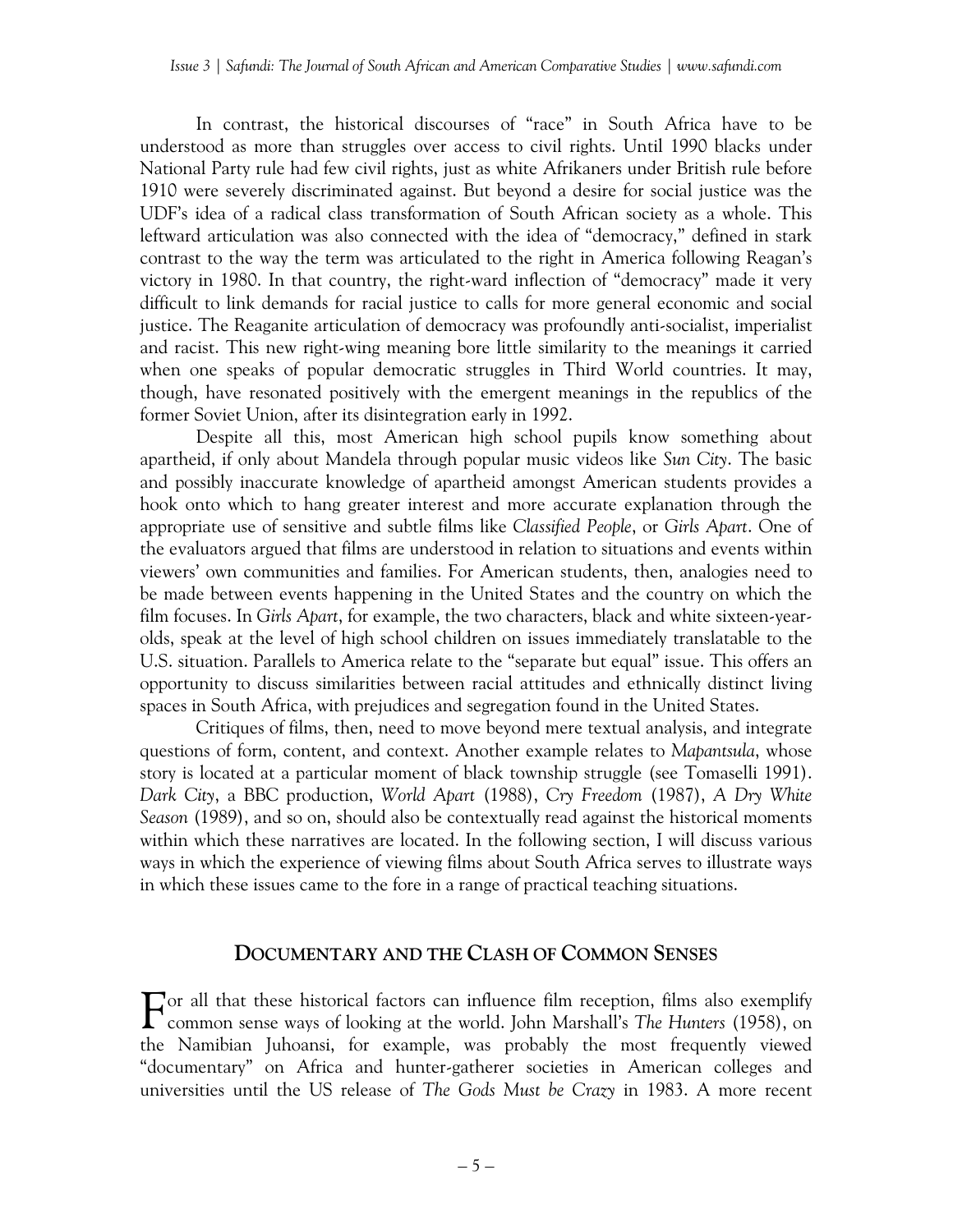production is the Discovery Channel's *Hunters of the Kalahari* which embellishes myths about the "Bushmen," and which moreover is culturally inaccurate. These films are indicative of a particular romantic perspective of "stone-age man" prevalent in Western anthropological departments at the time they were made. The analytical framework within which *The Hunters* depicted "Bushmen" is out-of-date, as it was superseded in the mid-1970s by different theories of a-literate societies. These new theories questioned the then dominant idea of social evolutionary relativity. *The Hunters* should be viewed in the light of this realization, as it tells us more about the state of anthropology and Marshall's personal relation to the Kalahari in the 1950s, than it does about the "Bushmen" themselves. Marshall has himself repudiated this film (Marshall 1993).

John Marshall went on to make *N!ai: Story of a !Kung Woman* (1980), which implicitly critiques his earlier film, *The Hunters* and *The Gods Must be Crazy*. Overlaid on the original intention of the film makers, however, are further considerations, such as the objectives of sponsors. *The !Kung San: Traditional Life* (1988), for example, edited from Marshall's original Kalahari footage taken in the 1950s, rehabilitates the myth of the "Bushmen" questioned by Marshall himself in *N!ai* and immortalized in *The Gods Must Be Crazy* films. This was the image that the Massachusetts Schools Social Science Program, which commissioned this video, had of the Ju/'hoansi San in their "original state."

Later, the romantic image of the San seen in *Traditional Life* was bluntly replaced in another film commissioned by the Massachusetts Program. The *!Kung San: Resettlement* (1988) documented the ravages of apartheid perpetrated during the 1980s on the !Kung. From "happy natives" wearing skins in the 1950s, they are now a dispossessed people wearing tatty clothes, being destroyed by the South African government and military. The abrupt transition from the "past" to the "present" between the two films edited in the same year, 1988, is implied as a clean break that occurred overnight. *Resettlement* also perhaps misleadingly suggests that apartheid was the only destructive impulse in the history of San social disorganization. The problem here was that the same raw material (film shots) was re-edited to achieve differing objectives set by different sponsors.

The different styles and contexts of presenting these images illustrates the different discursive values given to everyday terms like "tribe," "race," and "democracy" in America and Southern Africa. Watching and discussing films from American perspectives generated very different interpretations to analysis of the same films from African and Southern African perspectives. This diversity was evident in the early discussions held by the evaluators, with Africans often interpreting the films under scrutiny from very different perspectives to the American evaluators. Over a period of six months, however, a consensus emerged on assessment of over 50 films, with the two exceptions of the films *The Two Rivers* (1985) and *People of the Great Sandface* (Paul Myburgh, 1985).

Films thus tell viewers as much, if not more, about the film makers and their home societies than they do of their subjects. This is particularly so with regard to *People of the Great Sandface*, about the "last" group of "wild" Gwikwe San in Botswana. This film elicited extremely negative comment from North American anthropologists (Gordon 1990; Wilmsen 1991). These critics evaluated *Sandface* through the principles of ethnography. But if one rather examines the film as auto-biography, then a different interpretation emerges (see Tomaselli et al 1992). Similarly, I argue in contravention of received anthropological wisdom, that Jamie Uys' *The Gods Must be Crazy* films (1983,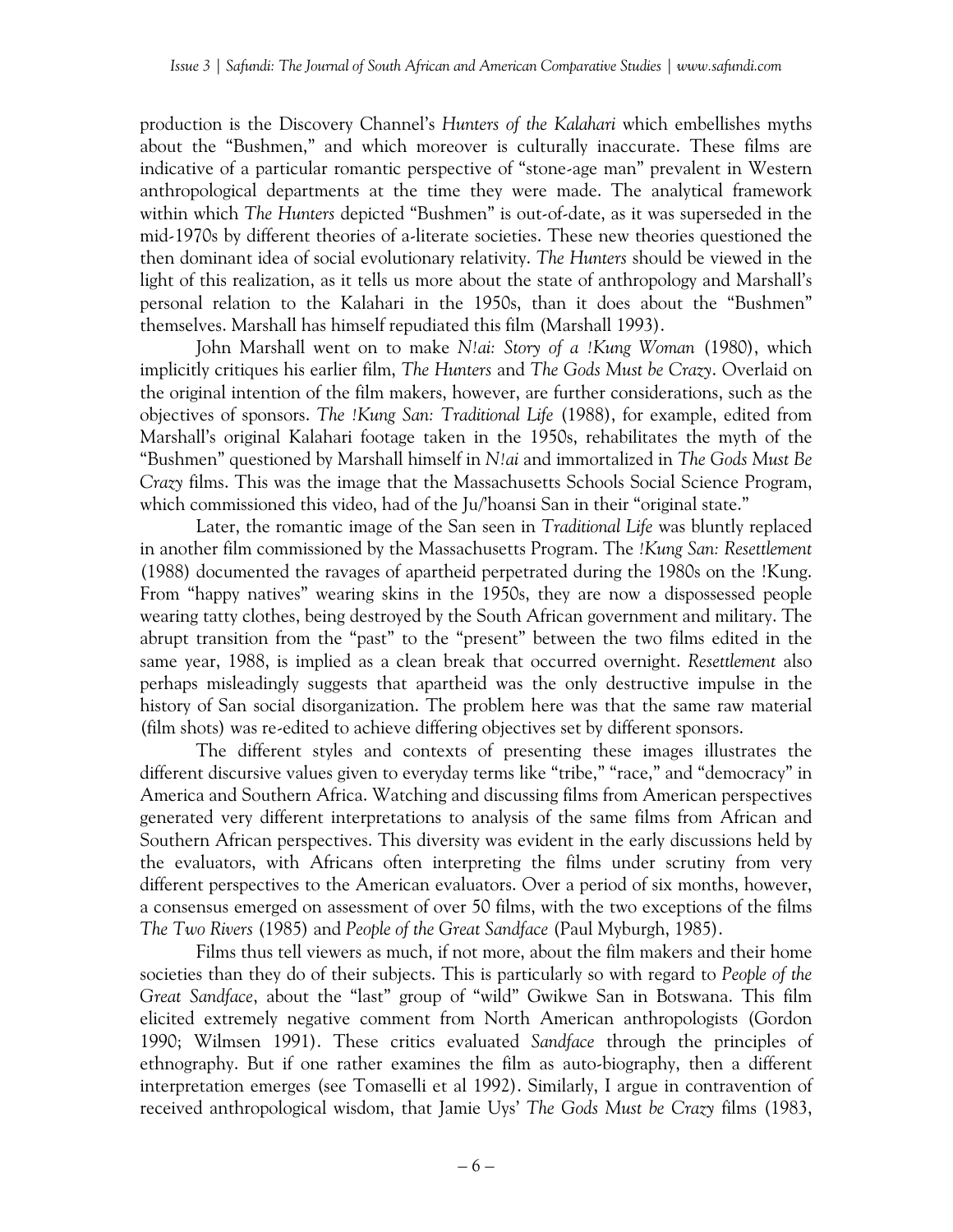1989) are more about Afrikaner social myths than about "Bushmen." The Bushmen are in this explanation merely the metaphorical vehicles through which Uys is able to reconstruct a vision of Afrikanerdom before the Fall (in Eden). In the light of this argument it becomes more difficult to accuse Uys of overt racism, except of an introspective kind (see Tomaselli 1992; see also Davis 1996).

American anthropologist, David Bloch, and Nigerian drama, film and literature scholar Maureen Eke, found an oral/performance anti-apartheid coherence in the story told by the black poet in *The Two Rivers*. Other American evaluators of *The Two Rivers* (1985), on the other hand, interpreted the film as "racist," notwithstanding the intention of its makers (see Tomaselli and Eke 1995). A similar opinion emerged about *People of the Great Sandface*. Another film often subjected to this kind of criticism is *Cry Freedom*. How to deal with such apparently contradictory interpretations may become problematic for the teacher, especially as I have argued above, where different national cultural experiences and histories distinguish between broadly American and broadly African interpretations. In South Africa, *Cry Freedom* was lauded by the Azanian People's Organization, the group which claimed the mantle of Steve Biko, as an accurate and empathetic interpretation, and one which popularized their political leader on a scale they could never have otherwise achieved (Tomaselli 1993).

Most films claim to follow, or more innovatively develop, an internal logic and style, which propose their own specific forms of interpretation or "readings." Yet the above experience supports wider audience research, which demonstrates that different audiences, and even individuals from the same class, ethnic, cultural, language and national groups, often bring their own idiosyncratic readings to bear on the same films. They create their own mental texts of meaning through which they make sense from the film in relation to their perception of the world. In other words, depending on the mental frameworks that viewers bring to the screening experience, different readings or interpretations may occur. These may even contradict each other as cultures in particular see the world differently from the perspectives of their unique social and meaning-making practices. A film made to oppose racism, in fact, may be interpreted by racists as supporting their position.

Professional experience and training can also influence interpretation. An anthropologist is unlikely to "read" *N!ai: Story of a !Kung Woman* in the same way that it might be interpreted by a student of literature or film, for example. The anthropologist will be much more concerned with accuracy, verifiability, and ethnographic detail, while film or literary critics are more likely to respond to film form, narrative structure and representation of individual characters. Press reviewers and the public, for example, responded enthusiastically to *The Gods Must be Crazy*, which by 1985 had become the highest grossing foreign film ever distributed in the United States. At the same time, however, American anthropologists and anti-apartheid activists had conspiratorially implicated it in the apartheid grand propaganda scheme.

One way of dealing with students' multiple interpretations of the same film is to ask them to explain how and why they came to the interpretations that they did. All the interpretative possibilities of a film should be drawn out in discussion and the reasons examined and explained. Documentaries should not be thought as offering "windows to the world." They are media constructions which encode particular views—those of their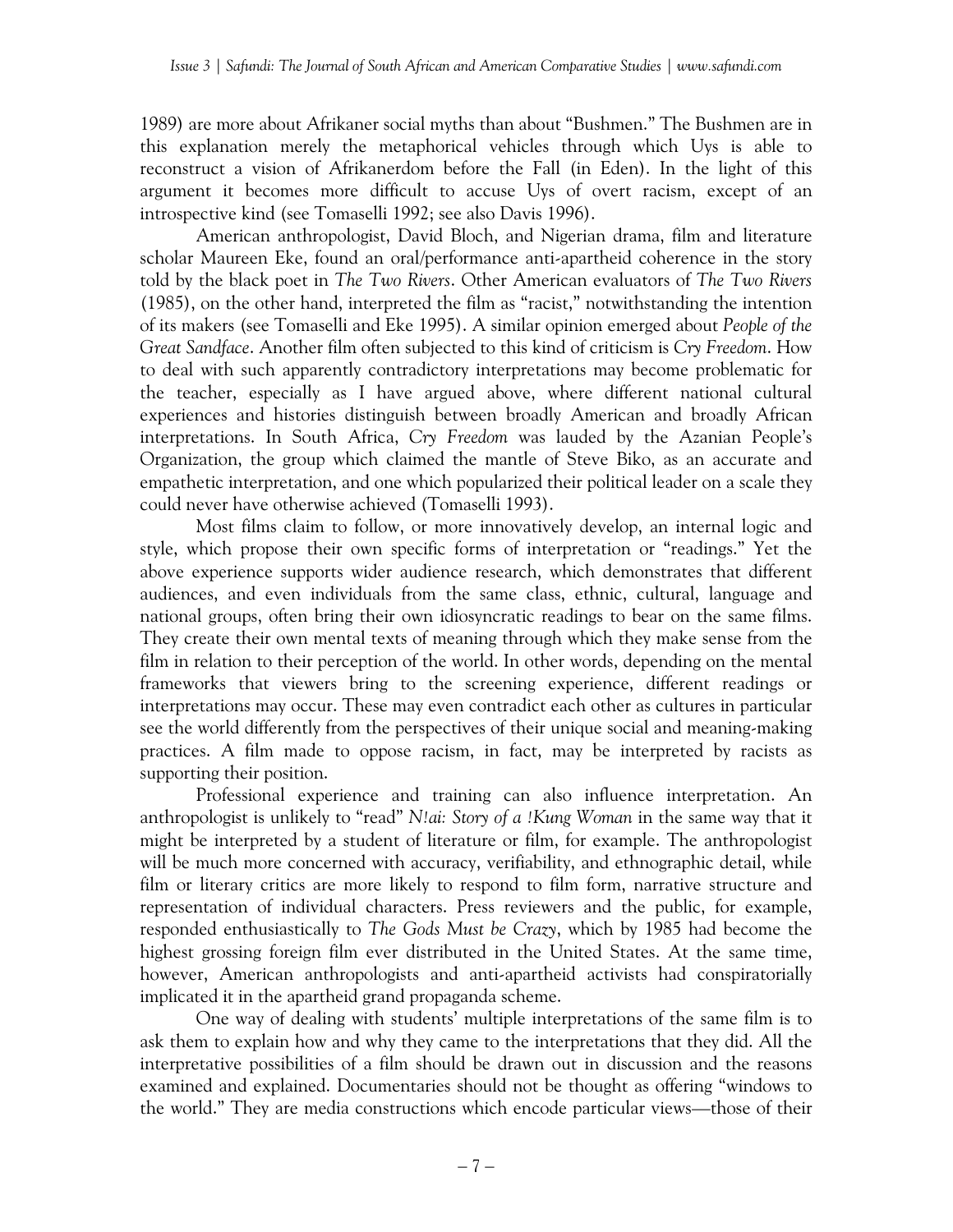makers, funders, and target audiences. Sometimes, the ideological perspective is partially acknowledged by the film makers, as in *Classified People* (1988), or more explicitly and self-reflexively, as in *I am Clifford Abrahams, This is Grahamstown* (1984). Often, however, the director presents a seamless narrative which provides an illusion of "objectivity." Many documentarists pre-plan their shots and consciously direct the statements and actions of their subjects to elicit comments which confirm their pre-conceived ideas and authorial ideology.

The subjects are thus caught in a stylistic web which speaks them in terms of the director's authorial ideology and subjectivity. The cinematic paradox is that most viewers are thus positioned by the film's style into believing that the subjects, in fact, are responding spontaneously. Whole sequences in *Maids and Madams*, for example, appear to have been contrived. In one scene, the camera mercilessly strips a white "madam" interviewing a prospective maid of any morality. This "acting" is stilted and the reverse angle shots and seamless editing create a spurious sense of continuity, resulting in a believable impression of reality. No matter the intentions of the madam, no matter how sincere she may really be, no matter the situation itself, she is condemned by the film's style. This scene elicited intense discussion amongst the evaluators. Two Africans, whose parents had been domestic workers in Nigeria and Kenya respectively, reacted negatively to the techniques used in this and similar scenes, despite their discomforting closeness to the film's topic.

*Maids and Madams* also implies the erroneous assumption that domestic servants are found uniquely under apartheid. This form of work is found all over Africa where maids are just as exploited, perhaps even more so, since unfair employment practices are not restrained by international scrutiny or even rudimentary domestic workers unions or legislation (with the exception of Zimbabwe). Indeed, since the installation of the post-Reagan Democratic administration, there was a nasty bit of political fall-out concerning one of the new appointees' relations with her (hispanic) domestic workers right in the heartland of U.S. politics, Washington D.C.!

*Maids and Madams* is but one example of the contradictory liberal discourse of "objectivity," "balance," and "fairness" in reporting, a concept which legitimizes one world view over others. A number of films use what I call the "Frontline Mode of Television Address." This form offers in-depth descriptions of events balanced by interviews from all sides, usually from a war-torn environment. Information is presented as if it were a mere record of the "facts." That the information provided has been interpreted, ideologically packaged, and re-coded into a pre-conceived news-frame is concealed. *The Ribbon* (1987), for example, is clearly anti-apartheid, but it presents those whites in South Africa who would have been considered left-wing extremists by the dominant apartheid ideology, as ordinary middle-of-the-road people. The director does this by manipulating the codes by which the documentary's form is constructed. By eliminating "the other (official) side of the story," *The Ribbon* empowers the anti-apartheid perspective of the women represented.

The ideological underpinning imposed by the director comes across as "objective," and therefore probably more acceptable to conservative viewers. This may have been a deliberate strategy on the part of the film makers, but it may also reflect the director's bias in terms of the way she imagined the mainstream opinion should have been located.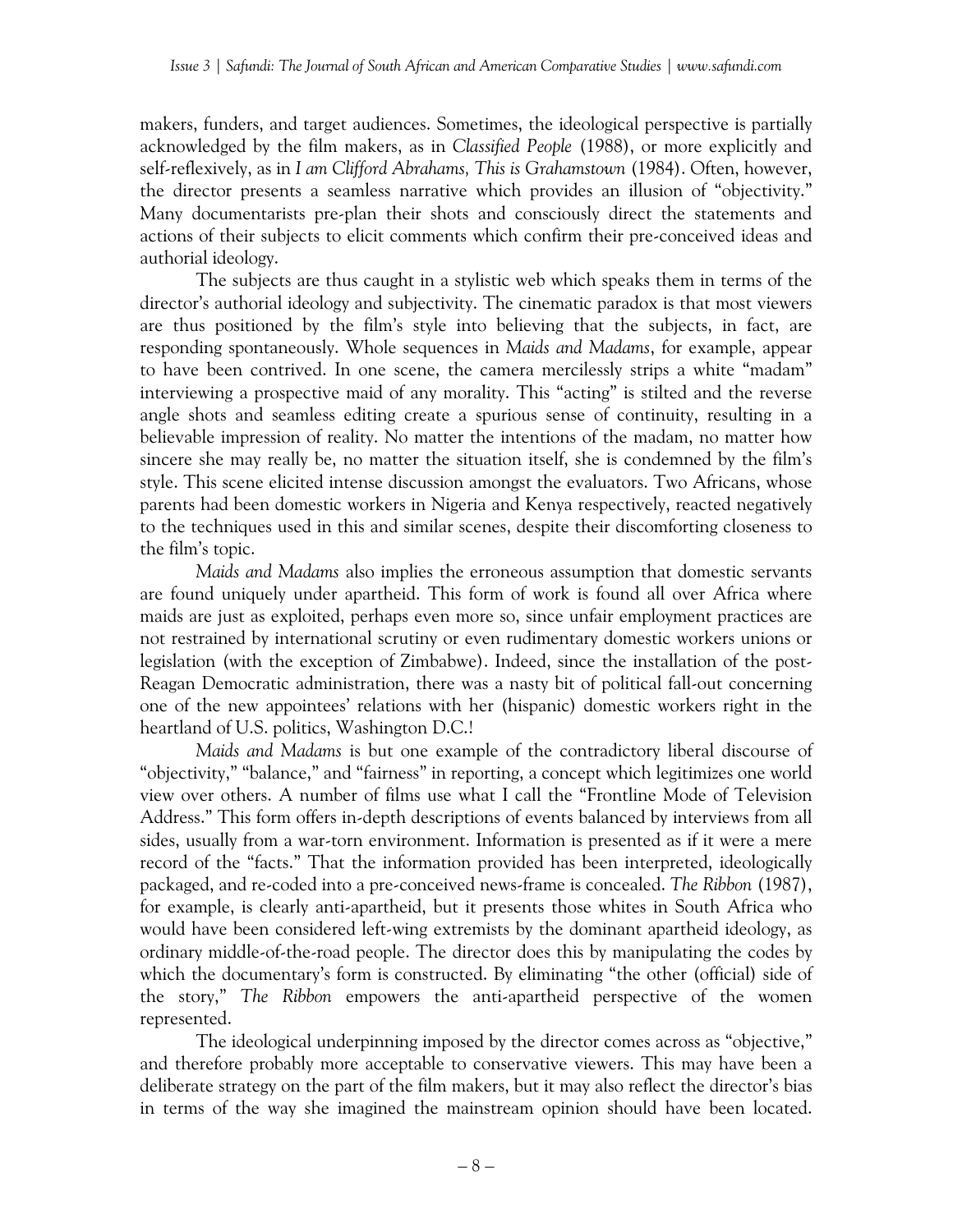Similarly, in American newscaster Walter Cronkite's *Children of Apartheid* (1987), for example, the liberal analysis is tempered by the film's evidence of white children criticizing apartheid. After starting out in black versus white terms, Cronkite accepts that apartheid means cheap labor for big business. However, he perhaps wisely left it to the white school children interviewed at a private institution to make this connection. Other films which break with this racial reductionism include *Mapantsula* (1987), *Dark City* (1990), *Cry Freedom* (1987) and *Biko: Breaking the Silence* (1988), *A Dry White Season* (1989), and *Come Back Africa* (1959), *The Color of Gold* (1991) and so on.

It should also be pointed out that no film can ever offer a complete view of a situation. Different films on similar topics build up a mosaic of interpretations and descriptions which complement and even contradict each other. Students will question the point of showing a film that "lies." This question misunderstands the nature of both film, and, indeed, the academic enterprise itself. I have already argued that films are not transparent windows to the world. They do not project a raw reality and ultimate truth onto the screen. They are somebody's statements about the world.

Films are technologically constructed and manipulated by textual codes—ways of photographing and joining pictures and scenes—and are thus merely *interpretations* of situations already pre-determined by the film makers' own ideological positions. These, in turn, are shaped by their societies of origin. Different interpretations and uses of the same images and words can, and do, occur. The differences are partly through divergent cultural uses of the signs and their meanings. Different historical experiences out of which the same images or messages have emerged, account for differences in use. Linguistic and class-based experiences redefine meanings. For example, Christianity has been appropriated by ideologues from all shades of political opinion, from the far right to the far left. American Donald McAlvany's video, *Revolution and Betrayal* (1986), for instance, is chillingly reactionary, racist, fascist, nationalist, and militarist—yet claims God as an ally.

Conversely, the Reverend Beyers Naudé in *Cry of Reason* (1988) invokes Scripture to argue the opposite to McAlvany, explaining how his Christianity helped move him from his previous pro-apartheid position to which he had unreservedly subscribed as a young Dutch Reformed Church minister. This appropriation of religion for anti-apartheid purposes also guided the life and work of Archbishop Trevor Huddlestone, founder of the Anti-apartheid Movement in Britain (see *Makhalipile—The Dauntless One*, 1989), as it did Allan Boesak (see *Allan Boesak: Choosing for Justice*, 1984).

The phenomenon whereby the ideas, religions and language of one constituency is appropriated by a second constituency to serve an entirely different set of imperatives, is known as *articulation*. In McAlvany's video, for example, the intercuts of the Reverend Alan Boesak's public speech at a protest meeting with grim images of a black women being executed ("necklaced" by fire *disarticulates* the content of Boesak's non-violent, humanist, religious meaning and context by *re-articulating* what he is actually saying. By this means McAlvany substituted another meaning—that is, that Boesak supports violence, brutality and lawlessness.

This process of disarticulation and rearticulation also occurred with regard to the content of writing and films about Steve Biko. Similarly, academic work is constantly shifting the boundaries of analysis and explanation, hoping to uncover aspects of the empirical world missed, or excluded, by other researchers. In making sense of films,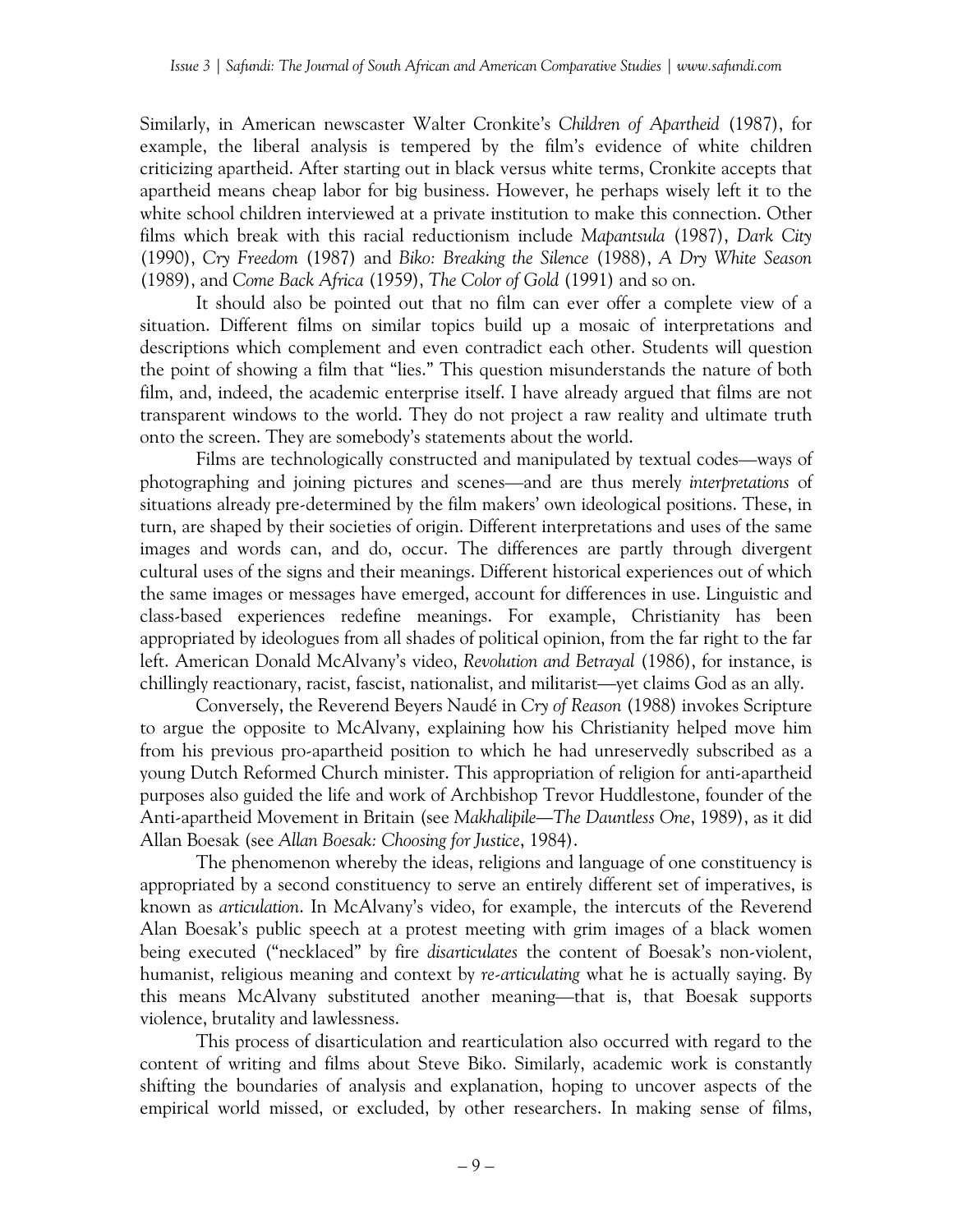additional information may be required. This is connected to what the film says or does not say. *Robben Island Our University* (1988), for example, largely lacks contextual information—why the choice of the three speakers? What do they stand for? What are their relations to the central subject? What were their relations to each other? And, why they were chosen to be in the film? *Robben Island i*s superficially understandable at the level of appearance, but a fuller appreciation of the significance of the film's theme requires more knowledge than is available from the film itself (See Tomaselli, Eke and Davidson 1997). Such information is also provided to clarify references or statements where pertinent information is omitted.

### **THE IMAGE AS GENERAL TERM IN THE FILM'S REPRESENTATION**

enerally speaking, the preceding discussion has shown that there is a tension Cenerally speaking, the preceding discussion has shown that there is a tension between the *image* and the *representation* in understanding how audiences view films. In this section of the paper, then, I want to clarify this tension by "rearticulating" the conceptions of "image" and of "representation" not as the horns of a dilemma, but as parts of a logical *continuity* in which representation is presupposed by image. To do this I will draw on C. S. Peirce's conception of iconicity, in quite technical terms, as the characteristic way that signs in general (as elements of logic) *map onto* their objects. I will argue that once the image is analyzed in its iconicity, then the representation that one forms in the viewing of a film, as a whole, is a species of argument in which audiences' interpretations "represent" something in much the same way as a lawyer represents a client or an elected politician represents a constituency (see Nichols 1993).

Iconicity as an element of semiotic, the latter seen as "logic in the broad sense of the word" (Peirce, L75), is a quality or character of the sign in the way that it *maps onto* an object. Generally, the sign as icon refers to its object in the sense that the sign *shares* some aspect of signification with the object itself. Now Peirce was very consistent, over more than half a century, in defining the term "sign." I give three versions, one from early in his career, and two from the beginning of the twentieth century. All were definitions that Peirce made public in some way, the first in an academic publication, the second in a formal funding application, and the third as a dictionary definition:

1) …every comparison requires, besides the related thing, the ground, and the correlate, also a (mediating representation which) (represents the relate to be a representation of the same correlate) (which this mediating representation itself represents). Such a mediating representation may be termed an (interpretant), who says that a foreigner says the same thing which he himself says. (from *On a New List of Categories*, 1867, CP 1.554)

2) "*Sign*." Anything which determines something else (its interpretant) to refer to an object to which itself refers (its object) in the same way, the interpretant becoming in turn a sign, and so on an infinitum. No doubt, intelligent consciousness must enter into the series. If the series of successive interpretants comes to an end, the sign is thereby rendered imperfect, at least. If, an interpretant idea having been determined in an individual consciousness it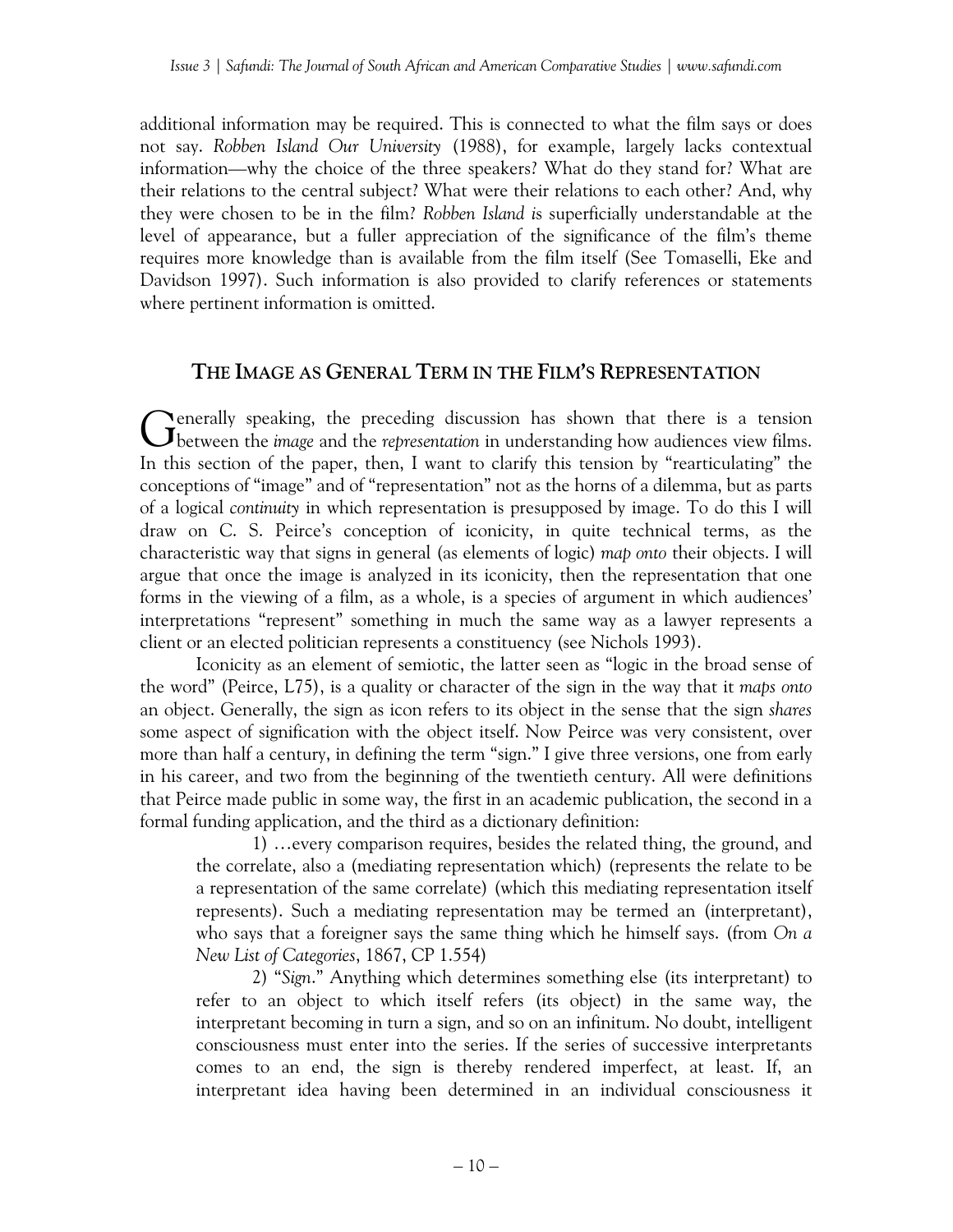determines no outward sign, but that consciousness becomes annihilated, or otherwise loses all memory or other significant effect of the sign, it becomes absolutely undiscoverable that there ever was such an idea in that consciousness; and in that case it is difficult to see how it could have any meaning to say that that consciousness ever had the idea, since the saying so would be an interpretant of that idea. (Dictionary entry in *Baldwin's Dictionary*, 1902, CP 2.303)

3) A definition of a sign will be given which not more refers to human thought than does the definition of a line as the place with a particle occupies, part by part, during a lapse of time. Namely, a sign is something, A, which brings something, B, its interpretant sign determined or created by it, into the same sort of correspondence with something, C, its object, as that in which itself stand to C. It is from this definition, together with a definition of "formal," that I deduce mathematically the principles of logic. (From the application to the Carnegie Institution, 1902, L75. Included in *New Elements of Mathematics*, Eisele, 20-22)

In general, as these three definitions suggest, signs have a mediating role in the sense that they are positioned between an object, which can be anything from some material thing, through printed patterns, to dreams or hallucinations, and some effect in a mind called an interpretant. Now the actual nature of the interpretant is not important here, but it is necessary to clear up the way Peirce speaks of "mind." An interpretant is not a thought or a stimulus or an "idea" in any psychological sense. In the general logical context within which Peirce elaborated semiotic, introducing psychological entities would have begged the question; consequently, and consistently from an early stage (CP 5.358-5.387) of the evolution of his thinking, he treated as "mind" any real part of the universe that could take on new habits. In turn, "habit" is nothing but the common-sense notion that something tends to act in a certain way. In human terms, Peirce defined habit as meaning only that the person or thing that has the habit, would behave (or usually behave) in a certain way whenever a certain occasion should arise (CP 8.380).

Now for something to "behave a certain way whenever a certain occasion should arise" is to ascribe to that person or thing a *continuity* of conduct or action. For a sign, therefore, to operate to produce an interpretant that is familiar to a mind and not likely to challenge or disprove any habit, it must map onto some element in the object that exhibits some element of continuity with the interpretant. Such a quality in a sign is its *iconicity*. The latter is therefore some quality of continuity between sign and object such that there is no given habit in a universal sense, but only in the context of interpretation. Iconically speaking, a sign is basically what it is independently of anything else that might arise from the sign relation. It is only once the elements of *indexicality* and *symbolism* come into the picture that we can begin to make some sense of the notion that "meaning" is fluid, or subject to change, in the sense that a film, as a relatively constant artifact, can elicit the ranges of interpretation exhibited during the research described above.

A most striking illustration of this quality of film is the way that radically different meanings arise from two different ways of assembling (mostly) the same *images* or shots in different *sequences* of John Marshall's work. As noted above, the films The *!Kung San: Traditional Life* and *The !Kung San: Resettlement* were edited from the same shots into two quite divergent representations about the same people. What is important here is this: the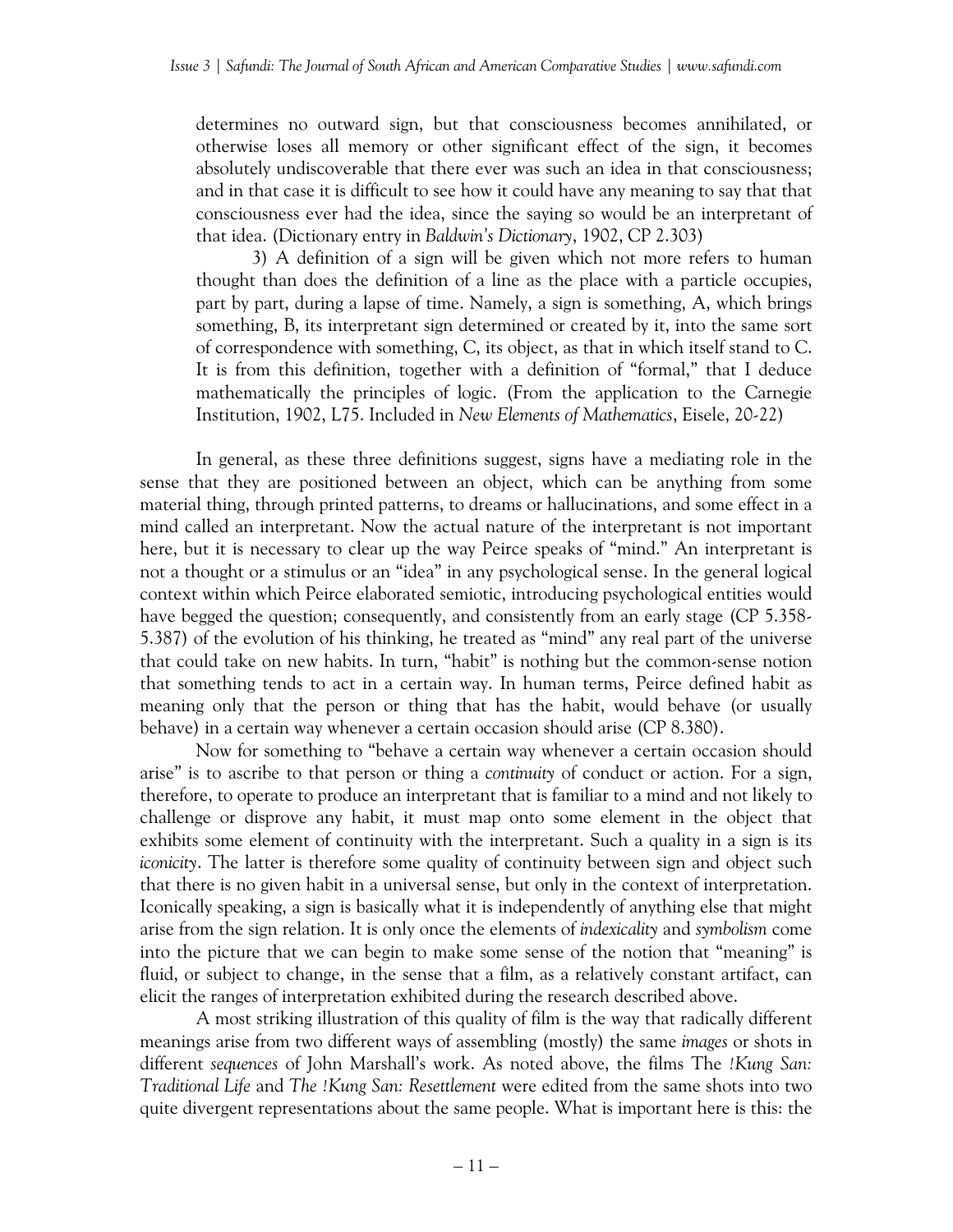images that made up the shots were the same, but the sequences of images in the two films pointed to different conclusions reached by two different editors employed by Marshall's company, Documentary Educational Resources in Watertown, Massachusetts. In effect, it is precisely the editing sequences, as was especially evident in McAlvany's *Revolution and Betrayal*, that impose the limits on what potential interpretations may develop in an audience. This limit is effectively the way that the continuous iconic potential of images or shots become indexes, signs that *point towards* some aspect of their object, but have no direct coincidence with it. In films like *Revolution and Betrayal* and *Maids and Madams*, then, this indexical action of editorial imposition tends to be obvious, even to the point of outright crudity.

Thus the point at which an audience actually comes to viewing a film as having a "meaning" begins *after* the making of the shots and their being edited into sequences. The audiences' film experiences necessarily end with the sequences of shots (further linked and developed as a result of the iconicity and indexicality of the sound and music tracks) culminating in a form of argument or representation that says something that asserts a *conclusion*. What this conclusion is, however, is not necessarily what the film maker might have intended. The basic property of iconicity is continuity of some quality of both the sign (the image) and its object (the person or place or event fixed in the image. This says absolutely nothing, however, about the continuities of representation that *audiences* brings to the party. Where McAlvany, Marshall, Myburgh or any of the film makers discussed above must stand or fall is in the correctness or otherwise of the assumptions they make about their potential audiences. They must more or less make a bet about what audiences will see as the continuous property that identifies the persons, places or events they are collecting into the film as a representation.

Three of the titles discussed above, two documentaries and one feature, illustrate the extent to which producers and directors can exploit the unexpected potentials inherent in the continuity of the iconic sign. The two Massachusetts Schools Social Science Program *!Kung San* documentaries, *Traditional Life* and *Resettlement*, make the independent guesses that on the one hand, the schools' audiences will habitually identify with representations about the authenticity of pre-modern forms of life. While on the other hand, they also guess that the same audiences will identify habitually with representations about the inherent sanctity of property and/or place of origin as an essential element of identity. This in many ways confirms precisely the point that films about cultures often say more about their makers than their subjects. But more importantly, however, the correctness of these guesses also says many things about the lives and habits of audiences.

This makes the phenomenal success among U.S. viewers of Jamie Uys' *The Gods Must Be Crazy* films much more intelligible. It goes without saying that a *successful* feature film must attract paying audiences in numbers in order to qualify as such. The iconicity of pre-modern authenticity and that of the sanctity of property and place are also features of Uys' films. There is thus much in the coincidence between Uys' home Afrikaner audience's habitual sign-interpretation and that of the millions who coughed up their dollars at box offices in the United States. One could comment, perhaps, on just how shrewd a bit of marketing this represents. On the other hand, however, there are more fundamental issues that these films' production and reception reveal, and the next section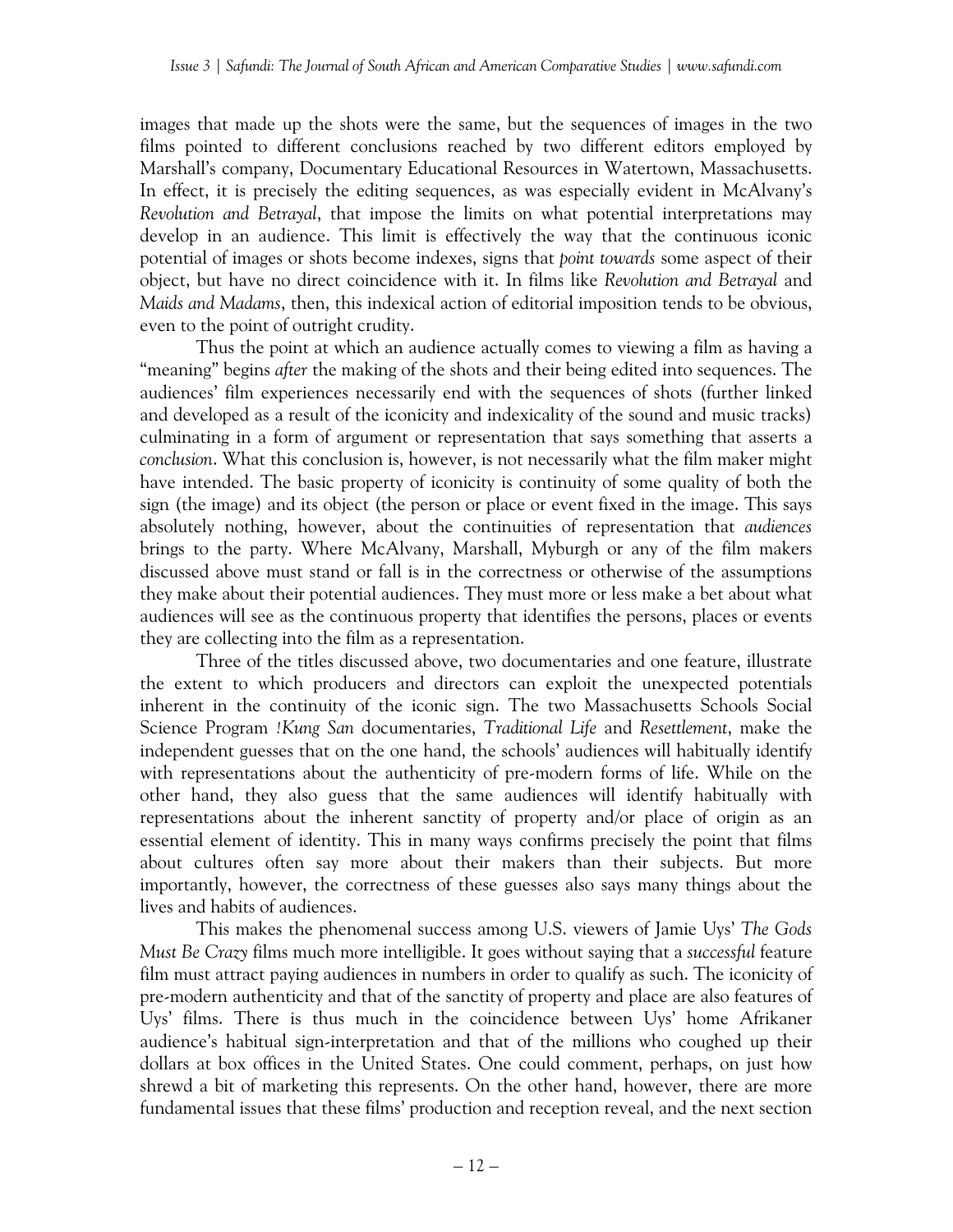concludes the paper by indicating what these might imply and how they relate to iconicity as a general condition for meaning.

## **CONCLUSION: MEANING, ART, AND ETHICS**

very audience comes to the movies (or switches on the television) neither as a blank Every audience comes to the movies (or switches on the television) neither as a blank slate to be written upon, nor as a seething mass of completely idiosyncratic meaningmaking processes. Of course, the analysis of the research in Michigan, Massachusetts, Pennsylvania and elsewhere also showed that there are certain relatively constant or habitual patterns of reception that can both confirm and confound expectations. But this plurality of continuity or iconicity does not come from nowhere. People take on habits not just willy-nilly but within a set of communities and relationships between communities that they consider as right and wrong, admirable or not-admirable.

For a habitual relationship to be judged right or wrong entails a judgment, or, more specifically, a criterion for judging whether that which people in one's community habitually do is right or wrong. Habits, as the end-result of representations beginning with iconic signs, *presuppose ethics*. It is not surprising, therefore, in evaluating films and audiences' responses to them, that the most interest emerged among younger audiences. Although adult or experienced intellectuals were more likely to pay close attention to films' images, sequences and narratives from the beginning, schoolchildren and students quickly related what they saw to issues of right or wrong as they encountered them in their home environments. On the other hand, preparation within the school environment showed that similar young audiences quickly developed different sets of criteria for interpreting the same images, sequences and narratives. In any of these cases, the viewers had to have in place some more or less elaborated conception of right and wrong conduct *before* they began to interpret the films.

Yet even this doesn't exhaust the matter, because an audience might make judgments on a film like, say, *N!ai, The Story of a !Kung Woman* that are even more unexpected. Consider, therefore, the difference between watching this film on a public service television broadcast, in a university Anthropology class, and in a seedy porn cinema in some red-light district. A public service television audience conceivably overlaps to a greater or lesser extent with the anthropology class audience, but neither tends to overlap with the red-light audience. Now some researchers have suggested that documentaries using ethnographic images are indistinguishable from pornographic films, because both rely on projections of the naked or partly-naked human body (Hanson et al 1991). This only holds water if the logic of the image, and the ethics of the habits it promotes, precedes the audience's sense of what is or is not admirable in itself.

Now this proposition actually suggests that for a film about one kind of people to have some meaning as a story or narrative that makes sense to an audience made up of other kinds of people, the audience will only make its ethical and aesthetic decisions after interpreting the film. Yet if this were indeed the case, then all the various audiences ought to come to the same interpretive decisions because they will have been watching the same iconic images sequenced in the same indexical order. Put differently, to say that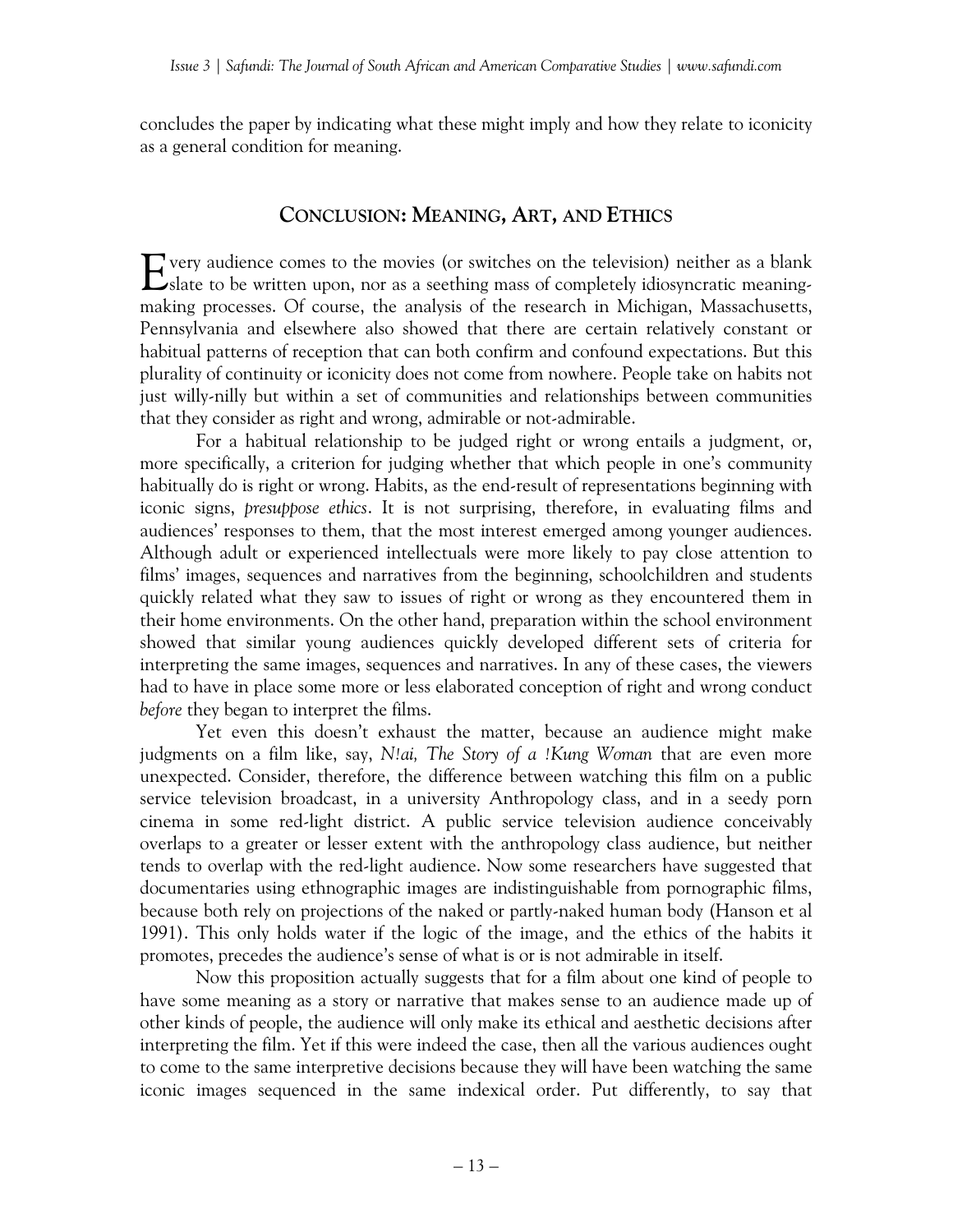ethnographic film and pornography are indistinguishable is to say that people of all audiences only obtain their conceptions of value and of the admirable by "injection" of these values in visual representations. This clearly was not what the experience of evaluation found.

Films therefore only begin to make sense within already existing frames of continuity with which audiences, film makers and film distributors and film exhibitors and film critics are familiar. These frames of continuity are rooted in what all these elementary components of the film community already consider more or less to be right conduct. In turn, what they all consider to be right conduct rests on prior frames of continuity rooted in what the people who make up these communities consider to be admirable in its own right. Clearly, audiences and producers and makers of films about other peoples or places interpret these films on the basis of whatever continuities the films exhibit with those continuous or iconic habits the films *share* with the communities of the audiences, producers, makers and critics.

What this means, in closing, is that the question of how "real" is realism must be looked at again. John Marshall (1993) developed the conception of the "slot" in order to explain how a film maker chooses images in the shooting and editing of films. These slots tend to overlap, in that the ways a film maker judges what to shoot, and what to include in the final cut, must have some elements in common with what his other intended audience expects. Now the problem that theorists had with Marshall's explanation was that for the slot to operate, assumes that there is a reality outside the cinematic experience (Tomaselli 1999). Most contemporary film theory, on the other hand, challenges the autonomy of reality, instead teaching that the film *constructs reality*. This in many ways continues the long tradition of nominalism in philosophy, which underpins the doctrines of constructivism, and rational and cultural relativism (Bloor 1983; Winch 1958; Berger and Luckmann 1971).

However, if one looks at the slot as a function of the continuity of the iconic sign across time and place, then whatever the film maker chooses to shoot must represent an object that *independently* operates as a familiar interpretant. But in the nature of the sign relation, however, the same iconic continuity must all the while map onto an object that independently and habitually has been carrying on and continues to carry on in its own way. This is to say, then, that in the making of an image, something *real* exists before and after the shoot; after all, as Marshall (1993) put it, the people being filmed must pick up the pieces and carry on when the film crew goes back to wherever they came from.

What leads to the so-called social constrction of a film's meaning, then, is not something in the film image itself, but something about the continuities that the whole sequenced narrative of film images evokes with habitual iconic continuities that audiences share with film makers. The experience of the Michigan evaluation project shows, however, that a structured and systematic approach to viewing films' subjects in their own terms can challenge, and even change, the aesthetic and ethical conceptions that underlie audiences' first interpretations. Indeed, if an interpretation can change at all, surely this confirms that the images in films must record something independent of the film maker's and audience's reality.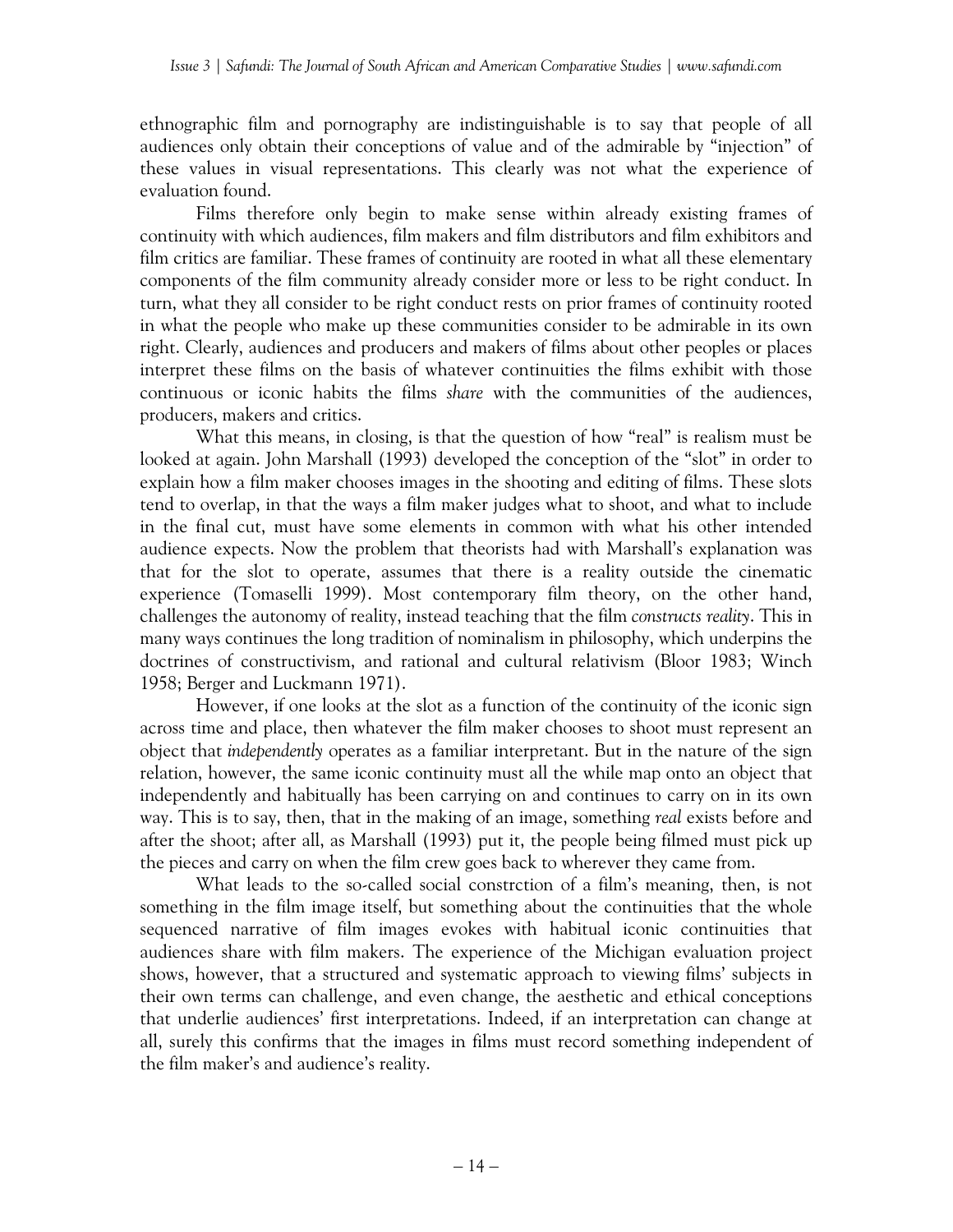#### **BIBLIOGRAPHY**

- Bloor, D. 1983. *Wittgenstein: a Social Theory of Knowledge*. London: Macmillan.
- Berger, Peter, and Thomas Luckmann. 1971. *The Social Construction of Reality: A Treatise in the Sociology of Knowledge*. Harmondsworth, Middx.: Penguin.
- Davis, P. 1996. *In Darkest Hollywood: Exploring the Jungles of Cinema's South Africa*. Randburg SA: Ravan Press.
- Eisele, C. 1979. *Studies in the Scientific and Mathematical Philosophy of Charles S. Peirce*. Edited by R.M. Martin. The Hague : Mouton.
- Gordon, R. 1990. "People of the Great Sandface: People of the Great White Lie," *CVA Review* (Spring), 30-34.
- Hansen, C., Needham, C. and Nichols, B. "Pornography, Ethnography, and the Discourses of Power." In Nichols, B. 1991. *Representing Reality*. Bloomington: Indiana University Press.
- Marshall, J. 1993. *The Cinema of John Marshall*. Philadelphia: Harwood and Breach. Edited by Jay Ruby.
- Peirce, C. S. 1965. *The Collected Papers of Charles Sanders Peirce. Vols. I-VI*. Edited by Charles Harteshorne and Paul Weiss. Cambridge: Harvard University Press.
- Peirce, C. S. 1966. *The Collected Papers of Charles Sanders Peirce. Vols. VII-VIII*. Edited by Arthur W. Burks. Cambridge, Mass: Harvard University Press.
- Ransdell, J. M. 1998. "On the Significance of Peirce's Application to the Carnegie Institution*.*" Editorial Introduction to Charles Peirce: Logic, Considered as Semeiotic, Version 1 of Manuscript L75. http://www.door.net/arisbe/menu/library/bycsp/L75/intro/L75intro.htm
- Saul, J. and S. Gelb. 1980. *The Crisis in South Africa: Class Defense, Class Revolution*. New York: Monthly Review Press
- Tomaselli, K. G. 1999. *Appropriating Images: The Semiotics of Visual Representation* (2nd Ed.). Aarhus, Denmark: Intervention Press.
- Tomaselli, K. G. 1993. "A Way of reading Films About Apartheid," *Mitteilungen aus dem Museum fur Volkekunde Hamburg* 23, 221-36.